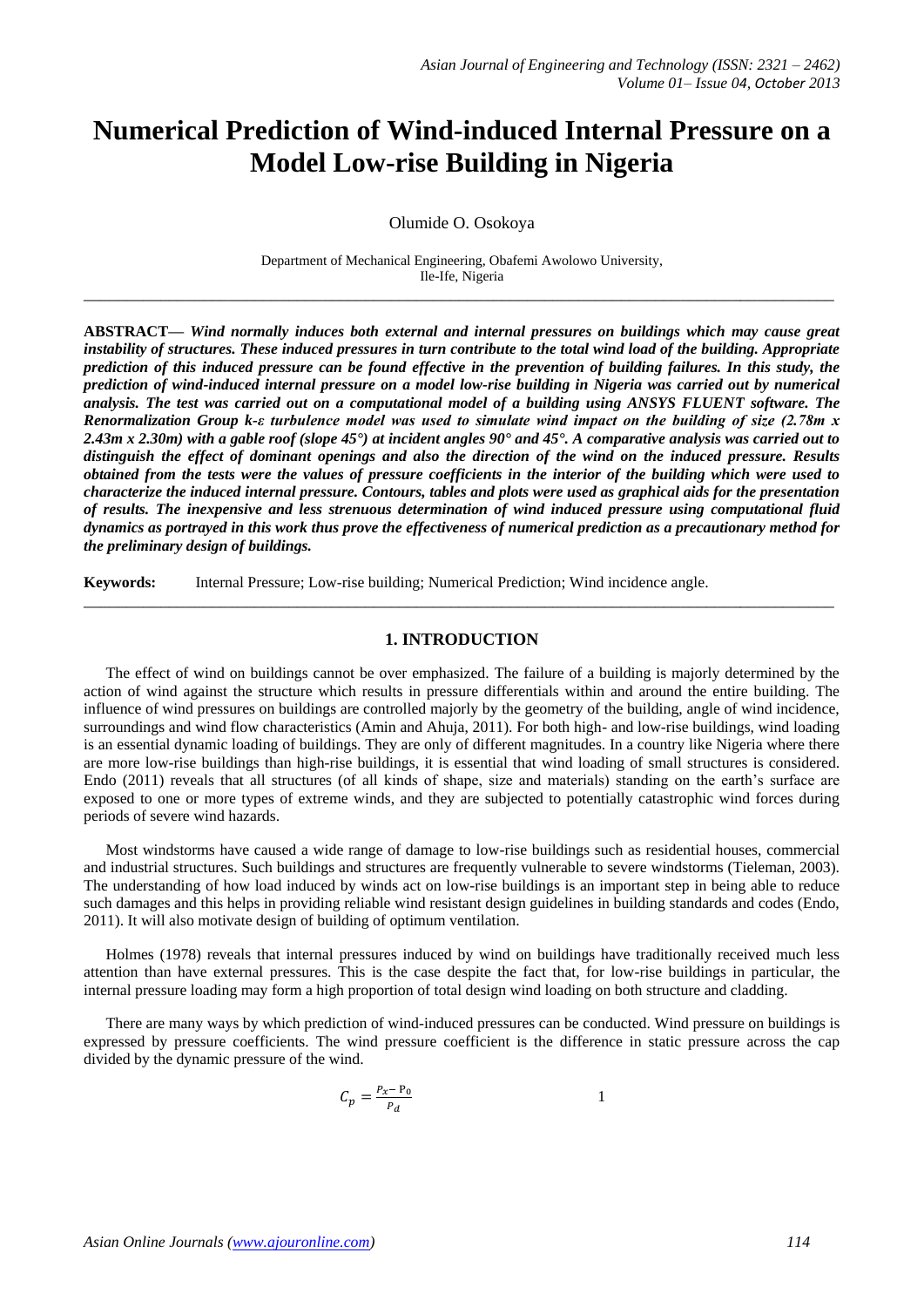Where  $P_x$  is the static pressure at a given point on the building façade<sup>1</sup> (in Pascal),  $P_0$  is the static reference pressure (in Pascal),  $P_d$  is the dynamic Pressure (in Pascal). This paper investigated by computational methods, a prediction analysis for wind-induced pressure distributions of low-rise buildings in Nigeria thereby yielding a result that would be useful in taking absolute precautionary measures. Numerical prediction of wind loads by computational methods offers certain advantages over the use of scale models in boundary layer wind tunnels. For example, any Reynolds number, turbulence and boundary layer profile can be simulated. Numerical prediction also holds great potential for the extension codes of practice (Ahmad et al., 2011).

Wind-induced loads can be classified into external and internal loads. External wind-induced loads refer to the forces on the building as a result of the interaction of wind on the surface of the building. Internal loads, on the other hand, are as a result of the induced force cause by winds through envelope openings. The common openings basically include ventilation openings, breached doors and windows and leakages resulting from defects in construction and utility ducts. The combined effect of these pressures (both internal and external), at critical condition, causes the formation of extreme forces on building envelope which undermines the building envelope systems and components.

A number of literatures were found relevant to this study. Ahmad et al. (2011) obtained numerically the effect of wind loading on flat roof and pitched roof, and compared it with wind tunnel data. It was found that there is fair agreement between the numerical predictions and measurements for time-averaged wind loads on buildings.

An overview of pressure coefficient data was carried out by Cóstola et al. (2009). The complexity of pressure coefficient variation could not be wholly accounted for; therefore, Building Energy Simulation (BES) and Air Flow Network (AFN) programs were used to generally incorporate pressure coefficient variation in a simplified way. The two influencing parameters for which these differences are most pronounced are the position on the façade and the degree of exposure/sheltering. Results show that the comparison of the wind pressure coefficient data from different sources for sheltered buildings shows the largest differences, and data from different sources even present different trends.

Windstorm conditions generate internal pressure fluctuations through dominant openings, which may be created by impact of wind-borne debris. In his paper, Sharma (2009) discussed the importance of internal pressure, the physics of internal pressure dynamics, and the influence of various wind flow and building parameters on the characteristics of internal pressure.

Holmes (1978) presented a study of internal pressures in low-rise buildings using Boundary Layer Wind Tunnel  $(BLWT)$  for buildings with both windward and leeward<sup>2</sup> wall openings. The effect of inertia forces was examined by means of numerical simulation. And the fluctuating internal pressure resulting from external pressure fluctuations (due to wind turbulence) was also studied by using both numerical simulation and wind tunnel methods.

Castelli et al. (2012) performed a numerical simulation of aerodynamic loads acting on photovoltaic (PV) panels placed on roofs. After determining the influence of the incoming wind directions on the induced roof loads, a 2D analysis of the most severe load condition was performed, achieving a numerical quantification of the expected wind-induced forces on the PV panels on top of the roof.

Shiau and Chang (2008) discussed effects of building gap and wind attack angle on the characteristics of wind pressure for the inner face and front face of two buildings by performing measurements of the surface wind pressure statistical characteristics and pressure spectrum of two square buildings in side by side arrangement with various gaps and under different wind attack angles using a wind tunnel.

The characteristic of wind is defined by its pressure coefficient: mean and fluctuating pressure coefficients. The pressure coefficient is a dimensionless number which describes the relative pressures throughout a flow field. Every point in a fluid flow has its own unique pressure coefficient. Pressure coefficients can be determined during the testing of an engineering model at critical locations around the model and are used to estimate the effect of wind at those critical locations given some initial boundary conditions.

### *1.1 Motivation for the Study*

1

 $1$  The visible face of a building especially one which shows the most prominent architectural features

<sup>&</sup>lt;sup>2</sup>Windward opening refers to that on the side from which the wind is blowing while leeward refers to the side sheltered from the wind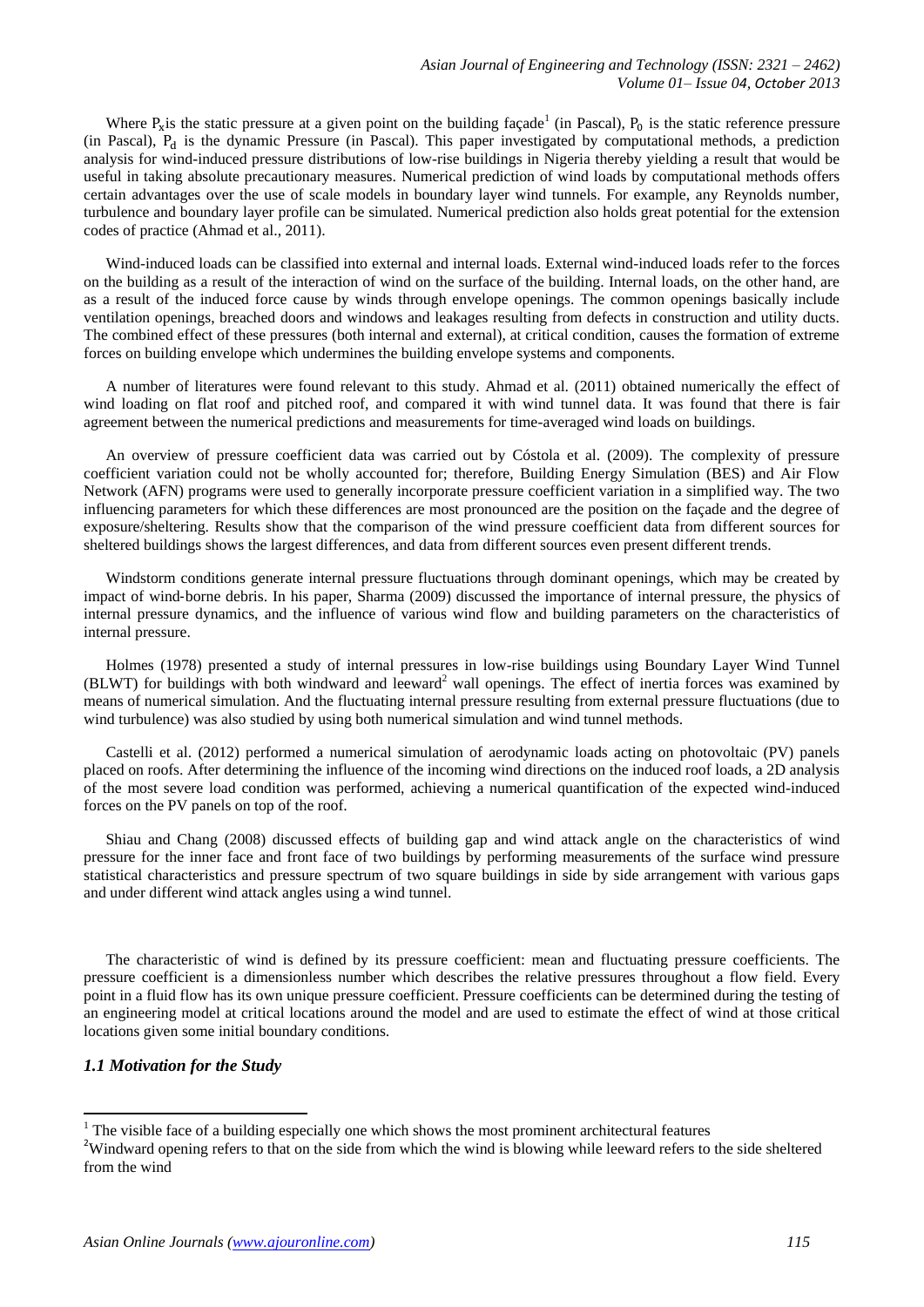In Nigeria, the highest average wind speed is between 9 and 20 miles per hour (4 and 9 metres per second). However, windstorms can be as high as 56 miles per hour (25 metres per second), although they occur very rarely (Weather Spark, 2013). The effect of wind on buildings has long been underestimated and there have not been codes generated to predict internal pressures and their effects especially for low rise buildings which represent a high percentage of non-engineered or semi-engineered structures (Guha et al., 2011).

Aside from structural failures which are the common effects of excessive wind loads caused by induced pressures, ventilation requirement of a building is also affected by these induced pressures. Therefore, as stated by Ramponi and Blocken (2012), accurate CFD simulation of coupled outdoor wind flow and indoor air flow is essential for the design and evaluation of natural cross-ventilation strategies for buildings.

The application of numeric codes as a result of computational fluid dynamics (CFD) software has further reduced the complexity and stress in building testing for failure. Thus, a smart way of building long-lasting structures is in the application of CFD to model buildings to predict pressure concentrations and induced internal and external pressures before the final engineering of the structure.

Ever since the advent of CFD, developed nations in the world have been able to use this advantage to reduce the rate of building failures irrespective of the frequent windstorms and tornadoes especially in USA and China. This calls therefore for the introduction of these numerical predictions in Nigeria which will ultimately serve as a potential edge to other developing nations.

# **2. METHODOLOGY**

The prediction of wind-induced internal pressure on a model low-rise building in Nigeria was carried out by numerical analysis. The commercial software ANSYS FLUENT 13.0 was utilized for the numerical simulation. FLUENT is an interactive, easy-to-use CFD software developed by the collaboration between Sheffield University and Creare Inc. for the wider engineering community. Its first version was launched in October 1983. It was acquired later by ANSYS, computer-aided engineering (CAE) Software Company, in May 2006. ANSYS is committed to the continued advancement of its technologies to deliver breakthrough capabilities with tools and functionalities to perform tasks easier and faster than before without sacrificing accuracy or quality, and the ability to capture and share knowledge, all in an open, flexible, scalable CAE environment (FLUENT, 2010). FLUENT offers a great advantage compared to the wind tunnel experiments. It holds great potential for extending codes of practice and its accuracy of predictions can be easily derived by balancing three things: the proper choice of boundary conditions, the accuracy of discretization methods and the proper choice of turbulence model (Ahmad et al., 2011). This explains why it was the chosen software for this research.

The low rise building model was of size 2.78m *L* x 2.43m *W* x 2.30m *H* with a gable roof (slope 45°). The model building was tested for two cases of dominant openings: a windward door (case A) and a windward door + a windward window (case B), for wind attack angles of 45° and 90°. The model was simulated for a test area of sparsely populated low-rise buildings. This is chosen to avoid boundary effects and also to find approximate results even for totally isolated buildings.

The governing equations were the Reynolds Averaged Navier-Stokes (RANS) equations, together with the Renormalization Group (RNG) k-ε turbulence model which was provided by FLUENT software. The k-ε model solves transport equations for the turbulent kinetic energy, k, and the rate of dissipation of turbulent kinetic energy, ε.

The computational domain (CD) was delineated using the Height (*H*) of the model building as a reference. The extension for CDwas vertically 5*H* above the roof of the model building, laterally 5*H* from the walls. For the flow direction, the extension of CDwill be 5*H* from front wall to the inflow boundary and 15*H* from the back wall to the outflow boundary to allow the flow re-development behind the wake region.

Fine grids made up of tetrahedral shaped cells were used to discretize the domain. And a measured inlet velocity profile of magnitude 21m/s with turbulence intensity of 25% and an integral length of 15m was applied to the whole upstream face of the CD. The upstream face of the CD is chosen as the velocity inlet and the downstream face, the pressure-outlet. A segregated pressure-velocity based solver was used in all the discretization schemes. Pressure interpolation was standard and second order upwind schemes were used. This is to achieve higher-order accuracy at cell faces through a Taylor series expansion of the cell-centered solution about the cell centroid. Values of pressure coefficients of internal points and building envelopes were extracted and plotted.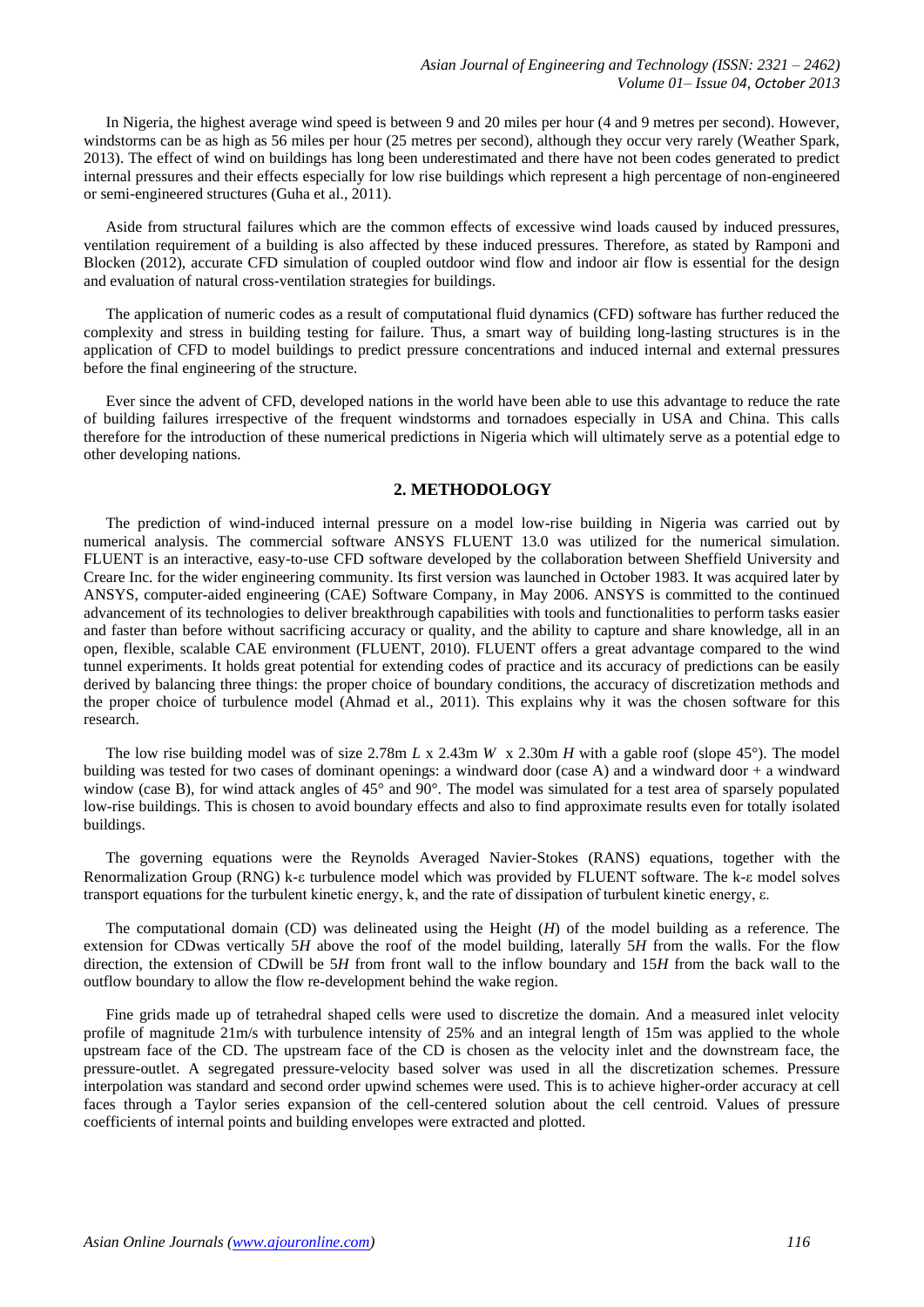## **3. RESULTS AND DISCUSSION**

At the pre-processing stage, certain points were defined to measure internal pressure coefficients. Figures  $1 - 3$  shows the building and the defined points of internal pressure measurements for each of the cases. The measured internal pressure coefficients are listed with the points in Tables 1 – 4 for each case of windward openings and also of wind angle of attack. A graphical display of the contours of external pressure coefficients for both  $90^{\circ}$  and  $45^{\circ}$  wind angles of attack are shown in Figures 4 and 5. The pressure coefficient each colour represents is shown in the colour chart by the left.



**Figure 1: Defined points for Internal Pressure Measurements (1)**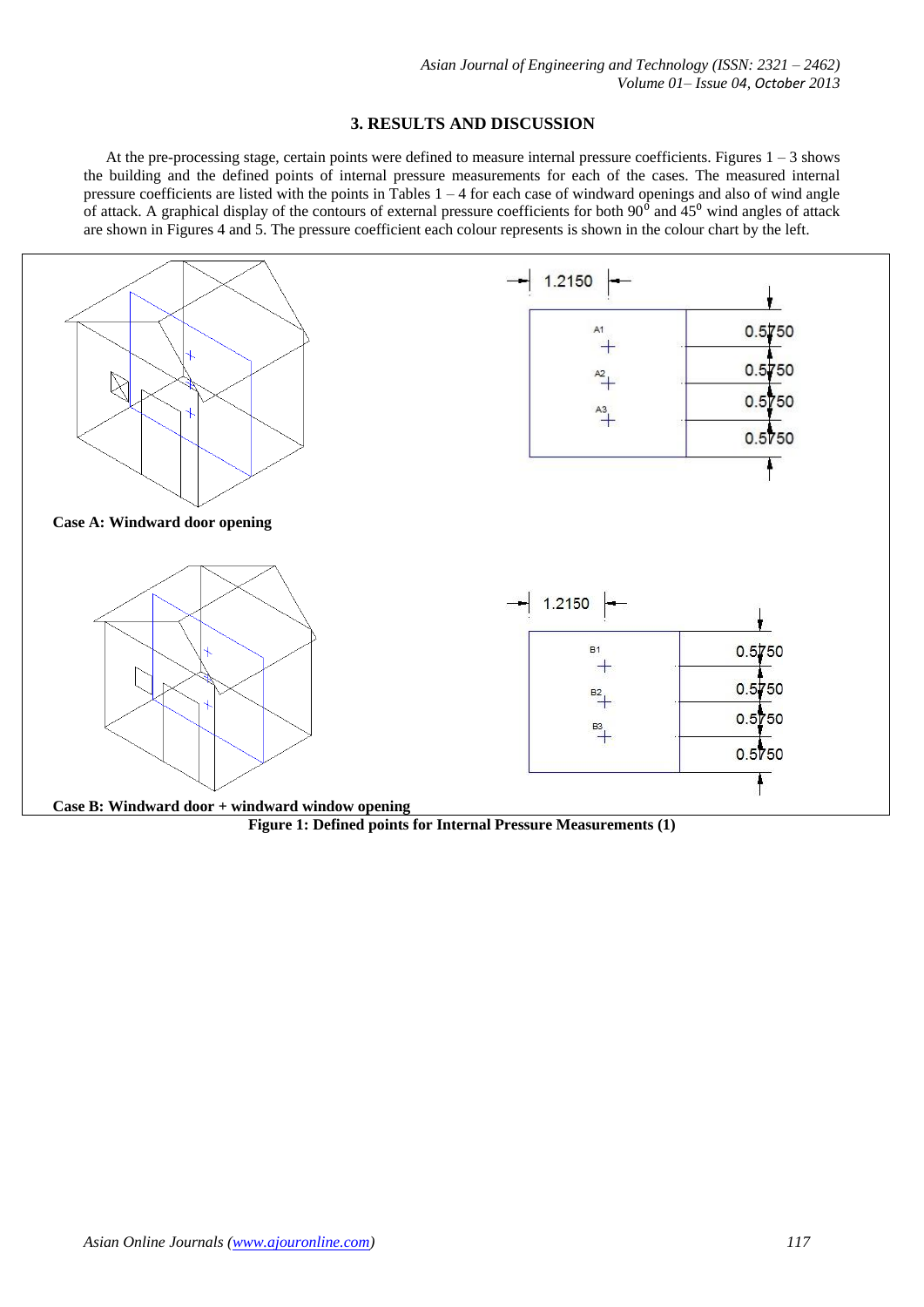

**Figure 3: Defined points for Internal Pressure Measurements (3)**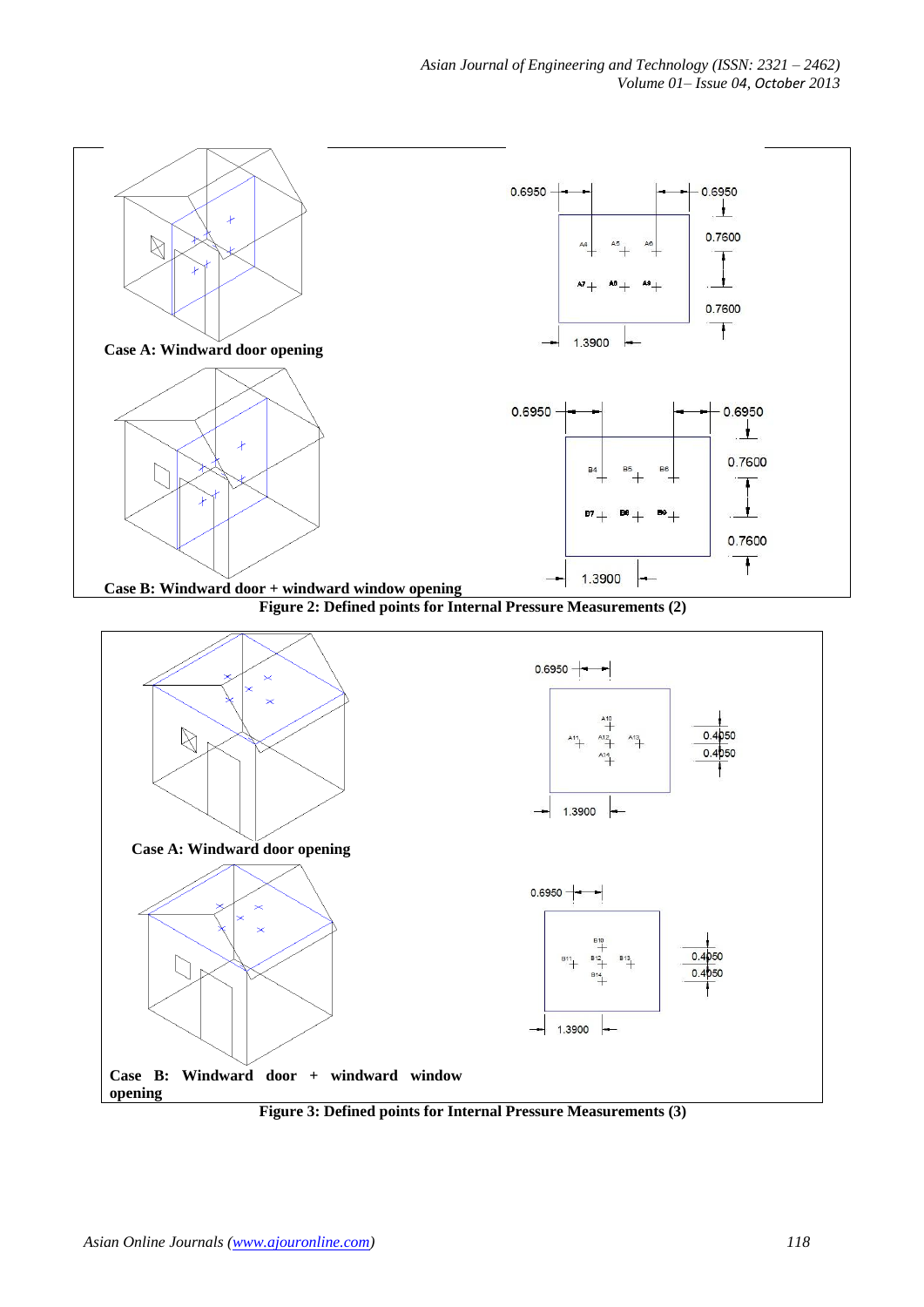|              | <b>Points</b>  | <b>Internal Pressure Coefficients (values)</b> |
|--------------|----------------|------------------------------------------------|
|              | A1             | $-1.078$                                       |
|              | A <sub>2</sub> | $-1.029$                                       |
|              | A <sub>3</sub> | $-0.951$                                       |
|              | A <sub>4</sub> | $-1.065$                                       |
| Inner room   | A <sub>5</sub> | $-1.070$                                       |
|              | A6             | $-1.254$                                       |
|              | A7             | $-1.061$                                       |
|              | A8             | $-0.984$                                       |
|              | A <sub>9</sub> | $-0.825$                                       |
|              | A10            | $-1.110$                                       |
|              | A11            | $-1.090$                                       |
| Roof Ceiling | A12            | $-1.072$                                       |
|              | A13            | $-1.043$                                       |
|              | A14            | $-1.076$                                       |
|              | Back wall      | $-1.866$                                       |
| Internal     | Left wall      | $-1.077$                                       |
| walls        | Right wall     | $-0.869$                                       |

**Table 1: Internal Pressure Coefficients for Case A at 90**⁰ **wind angle of attack**

|  |  |  |  | Table 2: Internal Pressure Coefficients for Case B at 90 <sup>0</sup> wind angle of attack |  |  |  |  |
|--|--|--|--|--------------------------------------------------------------------------------------------|--|--|--|--|
|--|--|--|--|--------------------------------------------------------------------------------------------|--|--|--|--|

|              | <b>Points</b>  | <b>Internal Pressure Coefficients (values)</b> |
|--------------|----------------|------------------------------------------------|
| Inner room   | A <sub>1</sub> | $-0.872$                                       |
|              | A2             | $-0.832$                                       |
|              | A <sub>3</sub> | $-0.792$                                       |
|              | A <sub>4</sub> | $-0.870$                                       |
|              | A <sub>5</sub> | $-0.864$                                       |
|              | A <sub>6</sub> | $-1.098$                                       |
|              | A7             | $-0.863$                                       |
|              | A <sub>8</sub> | $-0.803$                                       |
|              | A <sub>9</sub> | $-0.711$                                       |
|              | A10            | $-0.895$                                       |
|              | A11            | $-0.930$                                       |
| Roof Ceiling | A12            | $-0.880$                                       |
|              | A13            | $-0.820$                                       |
|              | A14            | $-0.876$                                       |
|              | Back wall      | $-1.891$                                       |
| Internal     | Left wall      | $-0.826$                                       |
| walls        | Right wall     | $-0.719$                                       |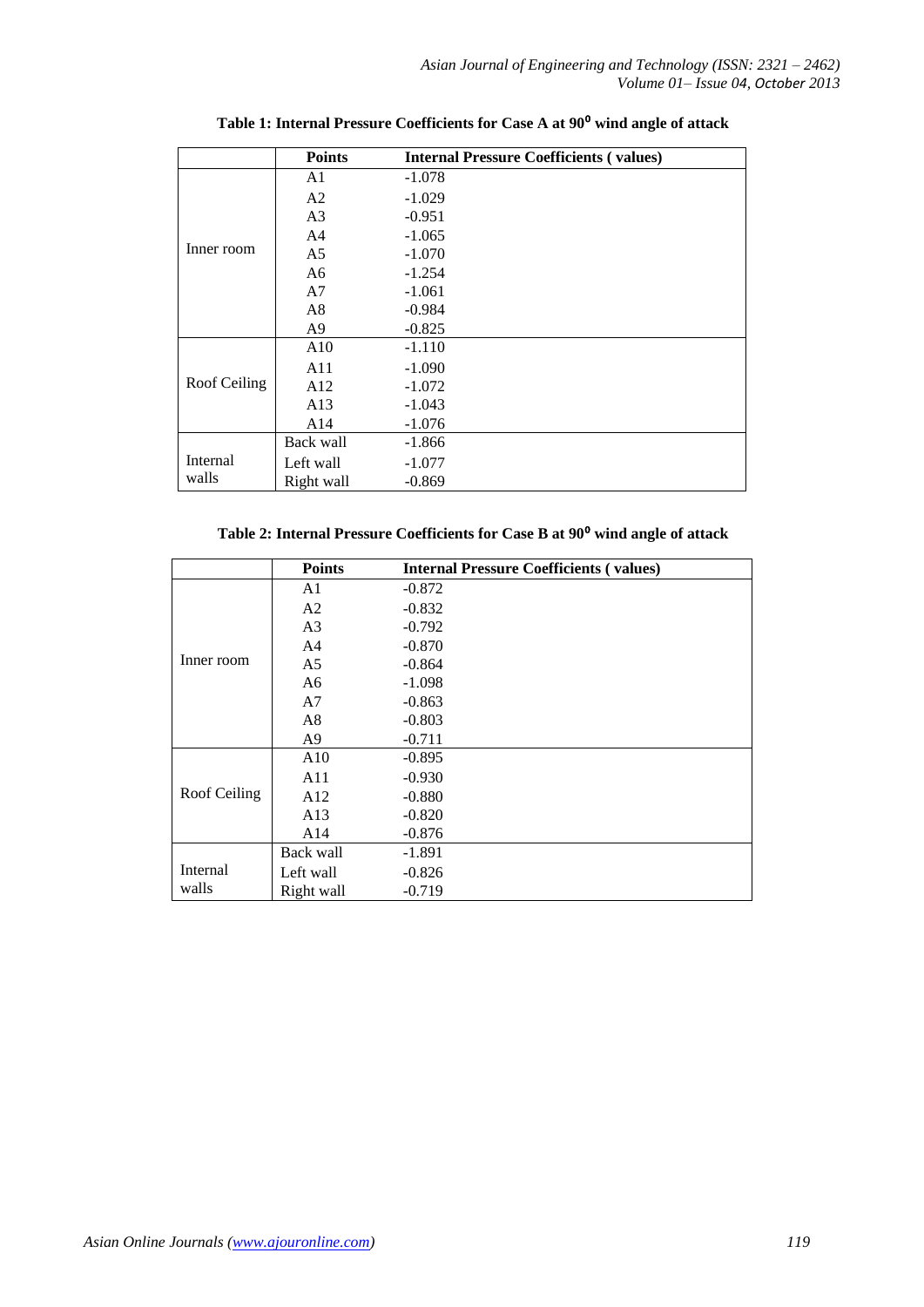|            | <b>Points</b>  | <b>Internal Pressure Coefficients (values)</b> |
|------------|----------------|------------------------------------------------|
|            | A <sub>1</sub> | $-0.924$                                       |
|            | A <sub>2</sub> | $-0.784$                                       |
|            | A <sub>3</sub> | $-0.665$                                       |
|            | A <sub>4</sub> | $-0.751$                                       |
| Inner room | A <sub>5</sub> | $-0.872$                                       |
|            | A6             | $-1.029$                                       |
|            | A7             | $-0.750$                                       |
|            | A8             | $-0.698$                                       |
|            | A <sub>9</sub> | $-0.544$                                       |
|            | A10            | $-0.847$                                       |
|            | A11            | $-0.924$                                       |
| Roof       | A12            | $-0.943$                                       |
| Ceiling    | A13            | $-0.812$                                       |
|            | A14            | $-1.005$                                       |

**Table 3: Internal Pressure Coefficients for Case A at 45**⁰ **wind angle of attack**

**Table 4: Internal Pressure Coefficients for Case B at 45**⁰ **wind angle of attack**

|            | <b>Points</b>  | <b>Internal Pressure Coefficients (values)</b> |
|------------|----------------|------------------------------------------------|
|            | A <sub>1</sub> | $-1.025$                                       |
|            | A <sub>2</sub> | $-0.921$                                       |
|            | A <sub>3</sub> | $-0.758$                                       |
|            | A <sub>4</sub> | $-0.782$                                       |
| Inner room | A <sub>5</sub> | $-1.012$                                       |
|            | A6             | $-1.241$                                       |
|            | A <sub>7</sub> | $-0.814$                                       |
|            | A8             | $-0.797$                                       |
|            | A <sub>9</sub> | $-0.637$                                       |
|            | A10            | $-0.985$                                       |
|            | A11            | $-1.028$                                       |
| Roof       | A12            | $-1.077$                                       |
| Ceiling    | A13            | $-0.865$                                       |
|            | A14            | $-1.101$                                       |

In the similar work by Tecle et al. (2010), the internal and external pressure coefficients of a low-rise building were measured by both Wall of Wind (WoW) method and Computational Fluid Dynamics (CFD) Method. For wind angle of attack of  $45^{\circ}$  and  $90^{\circ}$ , the similarity in contour of external pressure coefficient is as shown in Figure 6. Aside from the inlet velocity magnitude which was not specified in the paper, the same inlet properties are used for validation.



Figure 4: Contours of Pressure Coefficient (90<sup>°</sup> wind angle of attack)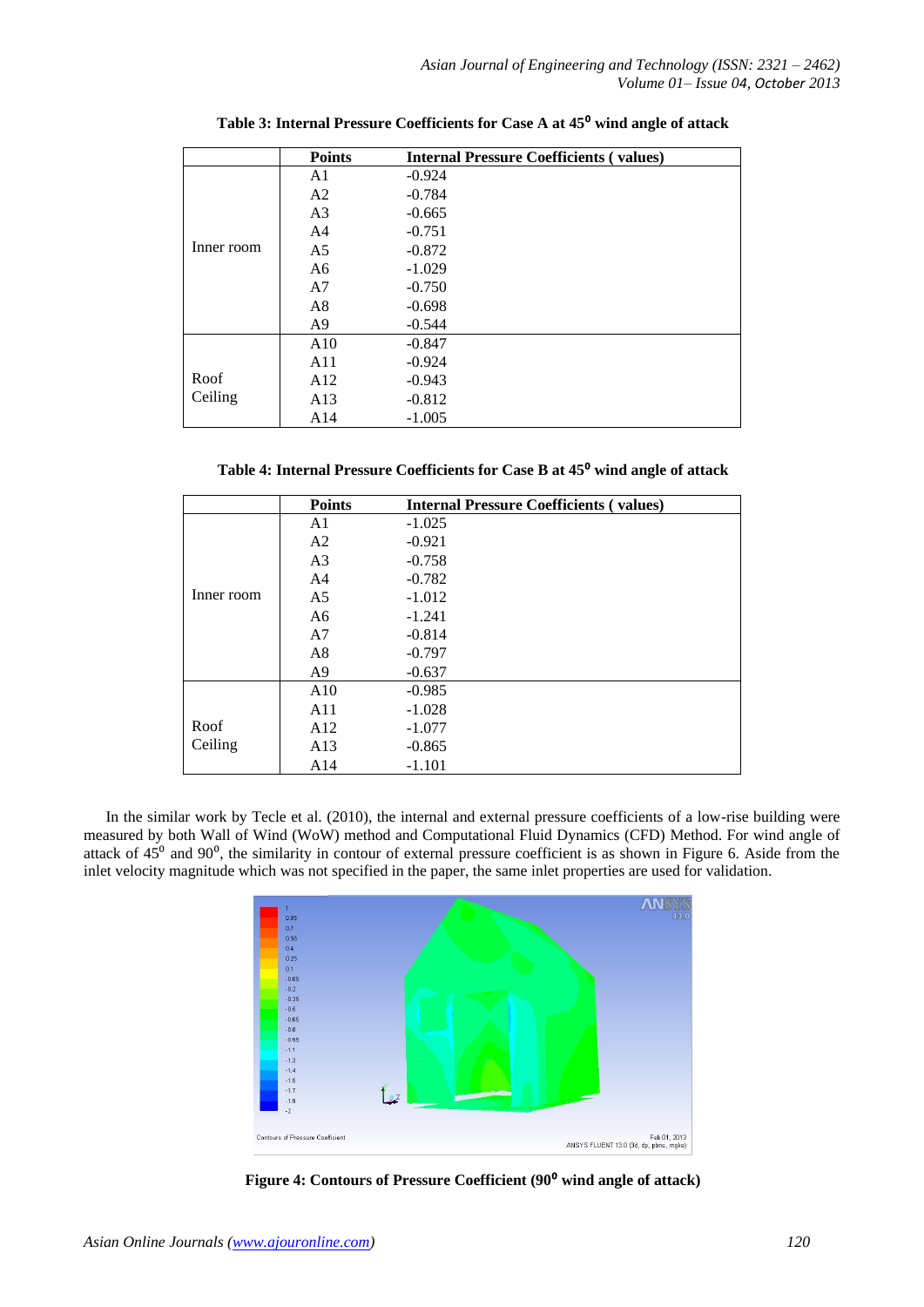

Figure 5: Contours of Pressure Coefficient (45<sup>0</sup> wind angle of attack)



Figure 6a: External Pressure Coefficient for 90<sup>°</sup> wind angle of attack respectively in comparison with Tecle (2010)



**Figure 6b: External Pressure Coefficient for 45<sup>°</sup> wind angle of attack respectively in comparison with Tecle (2010)**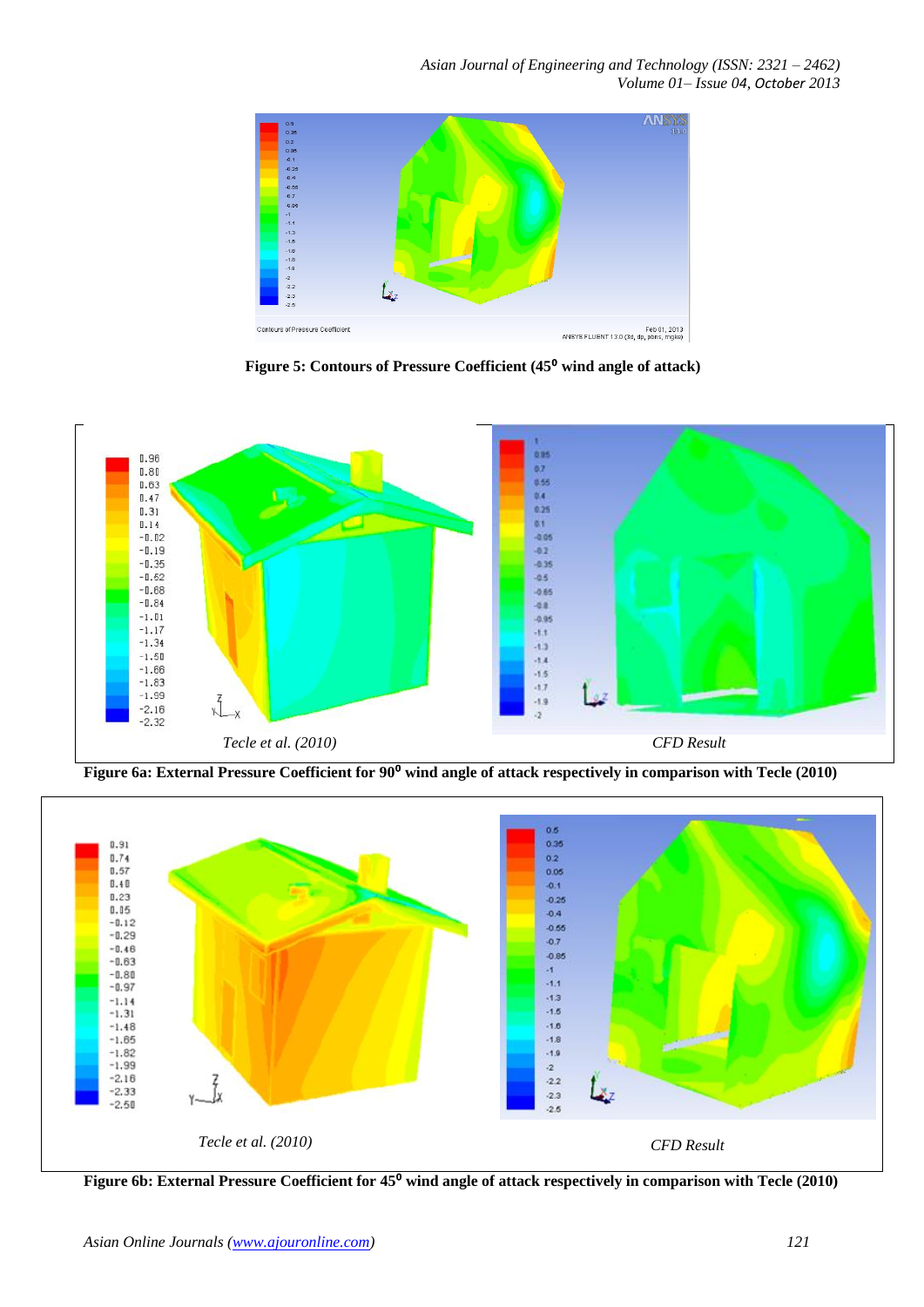When wind interacts with a building, both positive and negative (i.e., suction) pressures occur simultaneously. Wind striking a building can cause either an increase in the pressure within the building (i.e., positive pressure), or it can cause a decrease in the pressure (i.e., negative pressure). Internal pressure changes occur because of the porosity of the building envelope. Porosity is caused by openings around doors and window frames, and by air infiltration through walls that are not absolutely airtight. A door or window left in the open position also contributes to porosity (Smith, 2010).

Generally, both positive and negative pressures add to the wind load. Whereas positive pressures act towards the surface, negative pressures act away from the surface (ASCE, 2003). Positive internal pressure pushes up on the roof. This push from below the roof is combined with the suction above the roof, resulting in an increased wind load on the roof. It also pushes on the side and rear walls. Negative internal pressures pulls the roof down, which reduces the amount of uplift exerted on the roof. The decreased internal pressure also pulls inward on the windward wall, which increases the wind load on that wall (Smith, 2010).

The major effects of the internal pressures on buildings are found in the addition to wind load, air pollution in the enclosed room and improper ventilation. It is already established by internal pressures induced by wind result from the dominant openings and infiltration. Infiltration due to unintentional openings of as low as 1% porosity can change internal pressure coefficients associated with designed openings alone by orders of magnitude and even revise net internal pressures from positive to negative (Meroney et al., 1995).

# **4. IMPLICATIONS OF THE INDUCED INTERNAL PRESSURE**

Wind induced internal and external pressures are major factors in the calculation of the total wind load of a building. Past research has indicated that internal pressure in a building is nominally induced by the wind through the external pressure field via three mechanisms: transmission through leakages in buildings, transmission through dominant openings like doors and windows and through flexibility of building envelope, with the most significant effects occurring in the presence of dominant openings (Guha et al., 2009).

When induced internal pressure exceeds a certain range of values specified for low-rise buildings as approved pressure coefficient ranges, failure of walls, roofs, doors or windows may occur. Concurrently, the comfortability of occupants in the building will be affected especially for buildings with passive ventilation forms.

According to Joseph and Minor (1977), internal pressure induced underneath a roof when a windward wall or wall component fails can produce an internal pressure coefficient of -0.8. Also according to the three basic design categories of internal pressures as defined by National Building Code of Canada (2005), the model type of this work (i.e. building dominant windward openings) falls in category three of -0.7 to +0.7 internal pressure coefficients. With the above, it can therefore be concluded that the result which shows internal pressure falling in the range of -0.7 to -1.1 is a deviation thus indicating that the effect of the wind flow into the building through the dominant windward openings is high. As a result, the presumed effects of high pressure coefficients will be experienced by the building.

### **5. CONCLUSION**

The safety of a building structure in strong wind depends as much on internal pressure as it does on external pressure. As there is an inherent difficulty in reproducing internal conditions in a building, many studies based on mathematical models have been carried out to determine the influence of parameters such as external pressure, building volume, opening sizes and location of openings on fluctuating internal pressures in buildings.

The numerical prediction of wind induced internal pressure was carried out and it was found out that with extreme wind conditions modeled with high turbulence intensities, irregularly high internal pressure coefficients will be induced in the inner walls and roofs which would finally cause damage to the structure. Although openings in other walls of a building, such as side walls, can also produce internal pressure fluctuations of large magnitudes the windward opening is usually the critical design case (Holmes and Ginger, 2012), and this explains why this was the case study for this research.

#### **6. REFERENCES**

- 1. Ahmad S.; Muzzammil, M. & Zaheer, I. (2011): 'Numerical prediction of wind loads on low buildings' International Journal of Engineering, Science and Technology, 3 (5), 59-72
- 2. Amin, J.A. & Ahuja, A.K. (2011): 'Experimental study of wind-induced pressures on buildings of various geometries'. International Journal of Engineering, Science and Technology 3 (5), 1-19
- 3. ASCE (2003): 'Minimum design loads for buildings and other structures'. Issue 2 by American Society of Civil Engineers